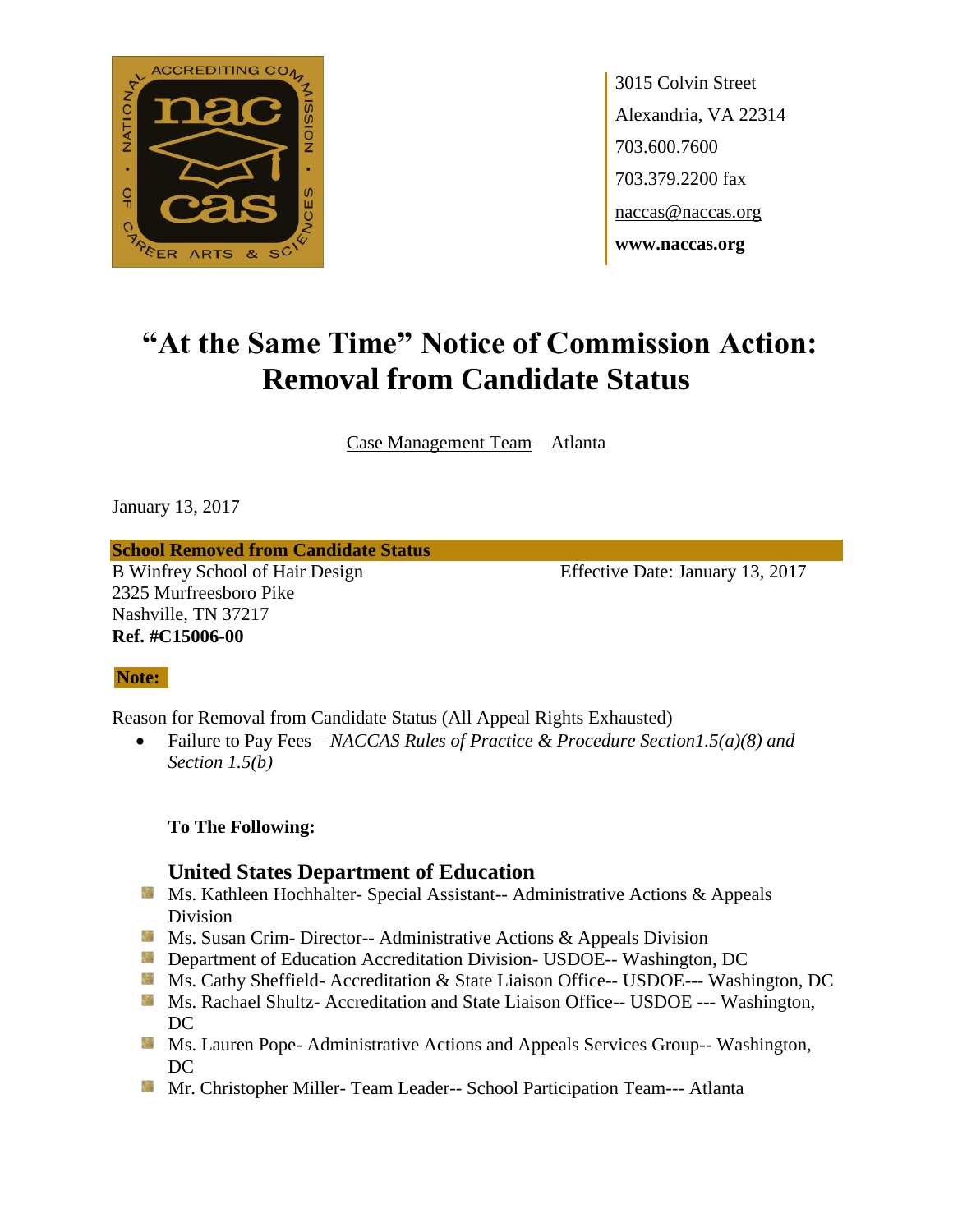- Mr. Bill Larkin- Executive Director-- ACCET
- Mr. Michale McComis, Ed.D.- Executive Director-- ACCSC
- Mr. Roger Williams Interim President-- ACICS
- **Dr.** Gary Puckett- Executive Director-- COE

### **State Authorities**

Ms. Roxana Gumucio- TN Board of Cosmetology-- Nashville, TN

- **Ms. Kate McTurk- Educause**
- Accredited Schools List Help Desk-- Westat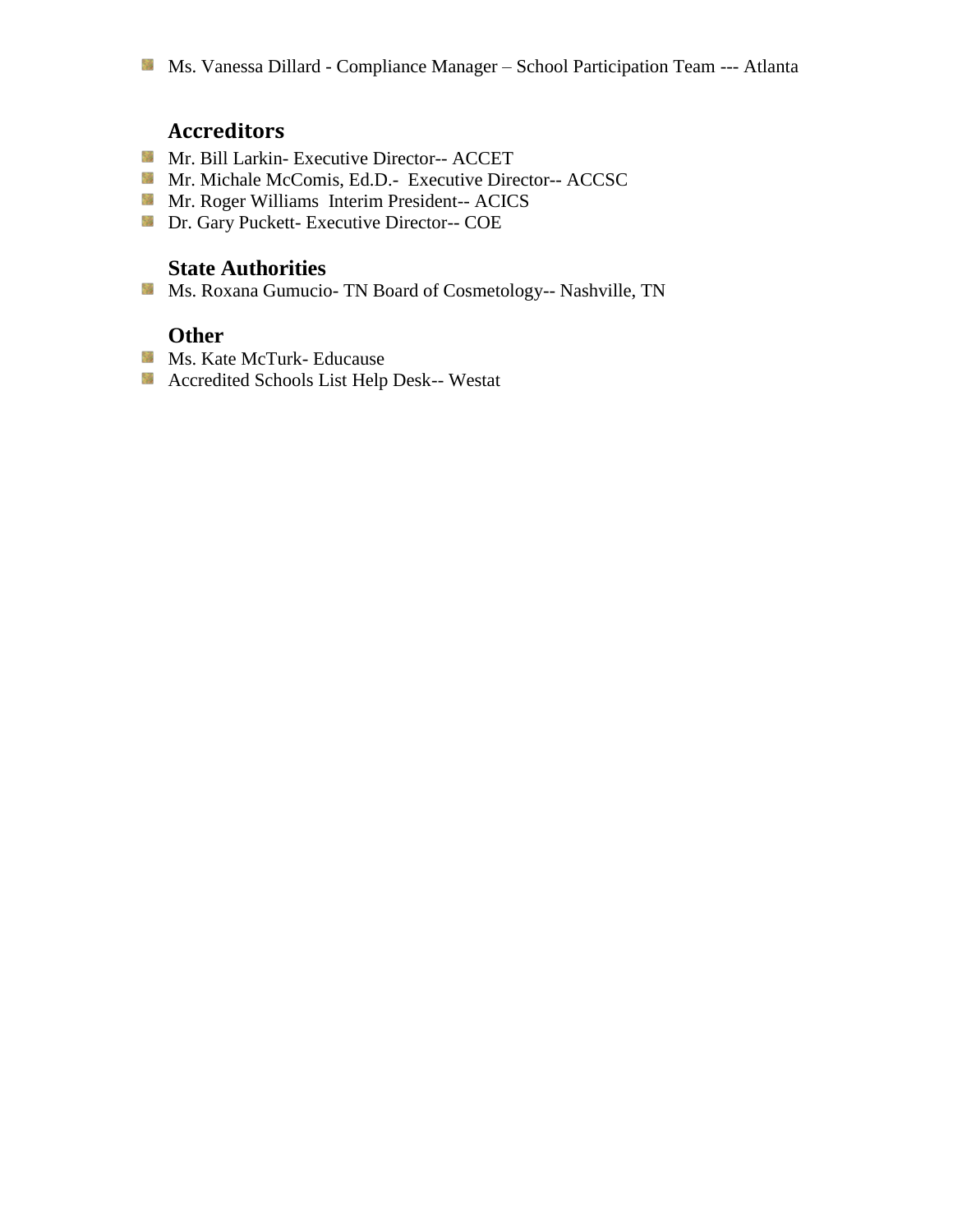

# **Notice of Commission Action: Relinquishment of Accreditation**

**Pursuant to Section 8.13 of NACCAS'** *Rules of Practice and Procedure***, an accredited institution (1) shall be deemed to have relinquished its accreditation if it fails to respond to a "show cause" order relating to certain institutional changes, or if the response to such a "show cause" order does not warrant another action and (2) may voluntarily relinquish its accreditation at any time by written notice to NACCAS.**

Case Management Team – Denver

January 13, 2017

**Relinquishment of Accreditation** Francois D. College of Hair Skin and Nails Effective Date: January 13, 2017 8932 South State Street Sandy, UT 84070 **Ref. #054042-00**

#### **Note:**

Reason for Relinquishment

Voluntary Relinquishment of Accreditation – (Rules Section 8.13 (a))

#### **To The Following:**

- **Ms. Kathleen Hochhalter- Special Assistant-- Administrative Actions & Appeals** Division
- **Ms. Susan Crim- Director-- Administrative Actions & Appeals Division**
- **Department of Education Accreditation Division- USDOE-- Washington, DC**
- Ms. Cathy Sheffield- Accreditation & State Liaison Office-- USDOE--- Washington, DC
- **MS. Rachael Shultz- Accreditation and State Liaison Office-- USDOE --- Washington,** DC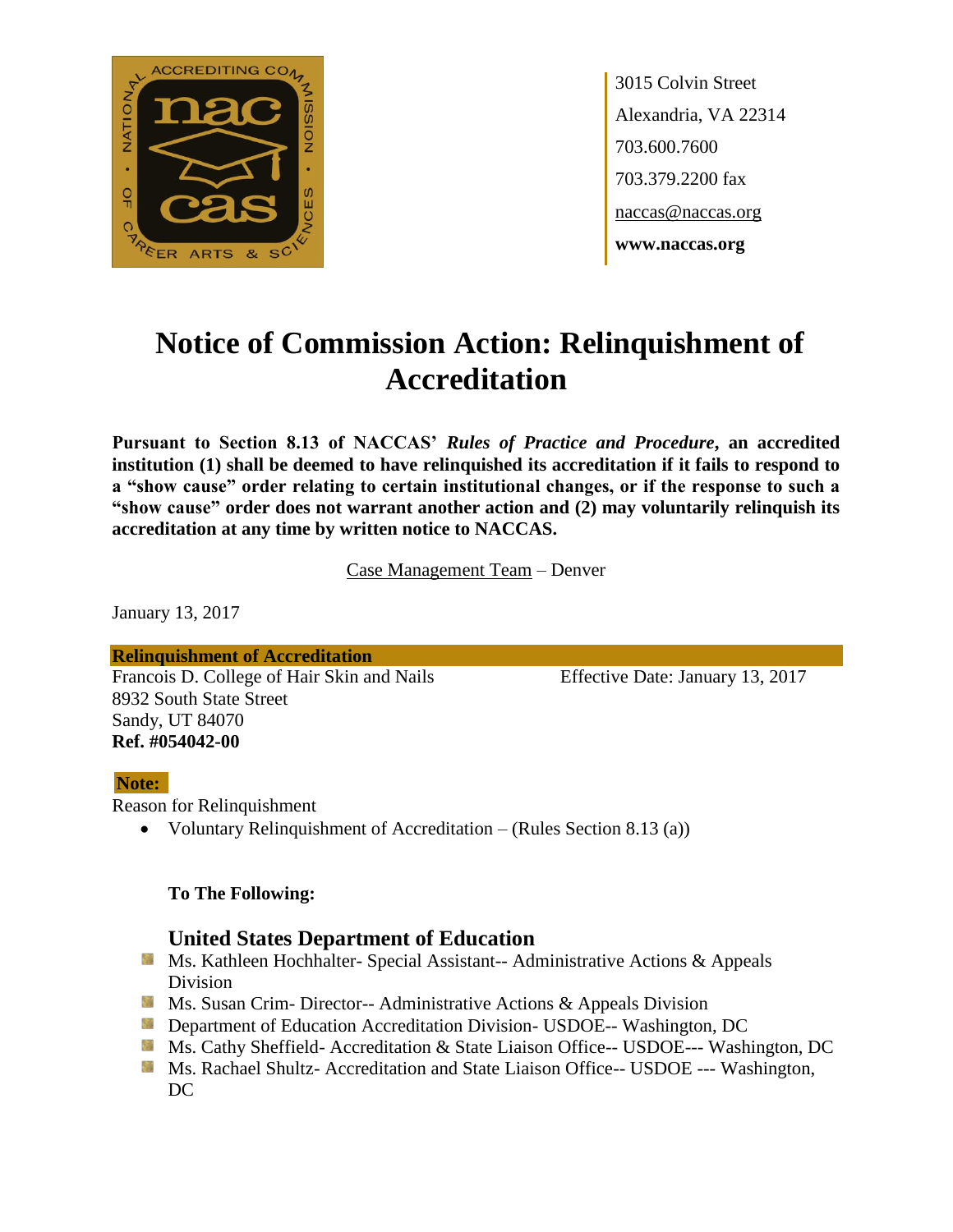- Ms. Lauren Pope- Administrative Actions and Appeals Services Group-- Washington, DC
- Mr. Douglas Parrott- Area Case Director-- School Participation Team--- Chicago/Denver

- Mr. Bill Larkin- Executive Director-- ACCET
- Mr. Michale McComis, Ed.D.- Executive Director-- ACCSC
- **Mr. Roger Williams Interim President-- ACICS**
- **Dr.** Gary Puckett- Executive Director-- COE

## **State Authorities**

**Ms. Allyson Pettley Division of Occupational and Professional Licensing-- Salt Lake** City, UT

- **Ms. Kate McTurk- Educause**
- Accredited Schools List Help Desk-- Westat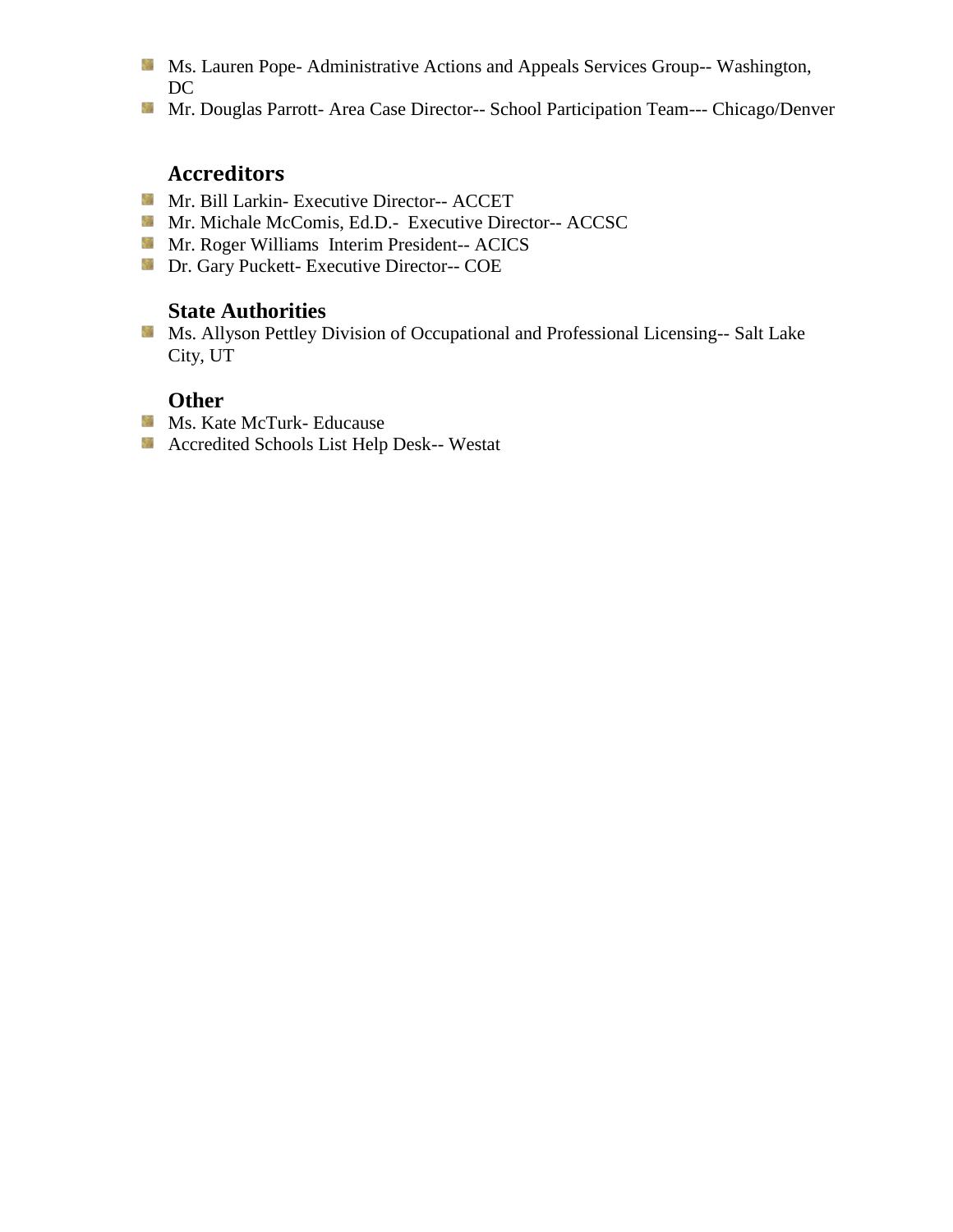

# **"At the Same Time" Notice of Commission Action: Removal from Candidate Status**

Case Management Team – San Francisco

January 13, 2017

**School Removed from Candidate Status**

320 H Street Antioch, CA 94509 **Ref. #I11076-00**

Delta Beauty College Effective Date: January 13, 2017

#### **Note:**

Reason for Removal from Candidate Status (All Appeal Rights Exhausted)

 Failure to Pay Fees – *NACCAS Rules of Practice & Procedure Section1.5(a)(8) and Section 1.5(b)*

**To The Following:**

- **Ms. Kathleen Hochhalter- Special Assistant-- Administrative Actions & Appeals** Division
- **Ms. Susan Crim- Director-- Administrative Actions & Appeals Division**
- **Department of Education Accreditation Division- USDOE-- Washington, DC**
- Ms. Cathy Sheffield- Accreditation & State Liaison Office-- USDOE--- Washington, DC
- **MS. Rachael Shultz- Accreditation and State Liaison Office-- USDOE --- Washington,** DC
- **Ms. Lauren Pope- Administrative Actions and Appeals Services Group-- Washington,** DC
- Ms. Martina Fernandez-Rosario- Acting Area Case Director-- School Participation---San Francisco/Seattle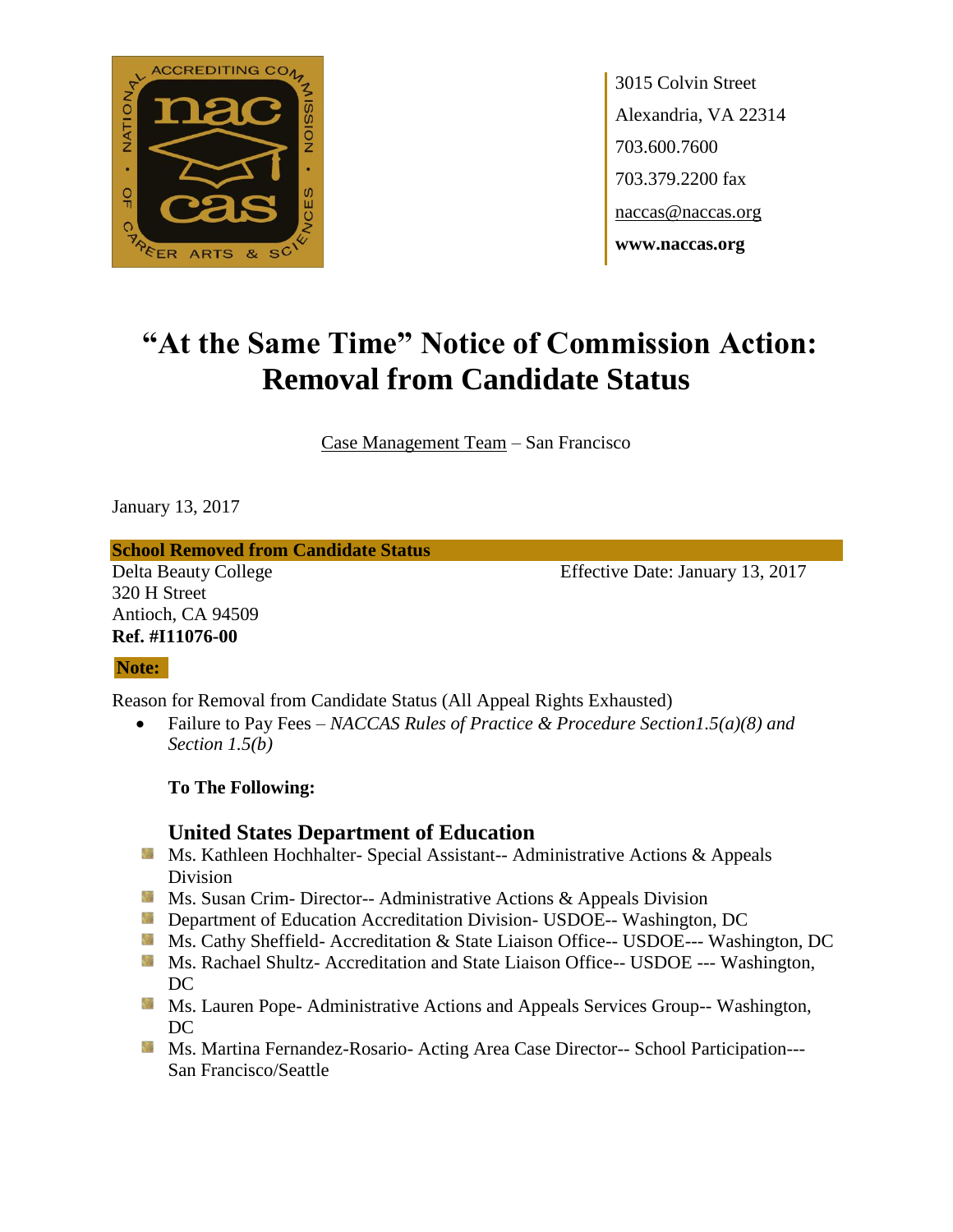- **Mr. Bill Larkin- Executive Director-- ACCET**
- **Mr. Michale McComis, Ed.D.- Executive Director-- ACCSC**
- **Mr. Roger Williams Interim President-- ACICS**
- **Dr. Gary Puckett- Executive Director-- COE**

#### **State Authorities**

- Ms. Kristy Underwood- CA Board of Barbering & Cosmetology-- Sacramento, CA
- Ms. Christine Jones- CA Board of Barbering & Cosmetology-- Sacramento, CA
- Ms. Leeza Rifredi Licensing Manager BPPE--CA
- Ms. Joanne Wenzel Bureau Chief BPPE—CA
- Ms. Yvette Johnson Enforcement Chief BPPE  $CA$

- **Ms. Kate McTurk- Educause**
- Accredited Schools List Help Desk-- Westat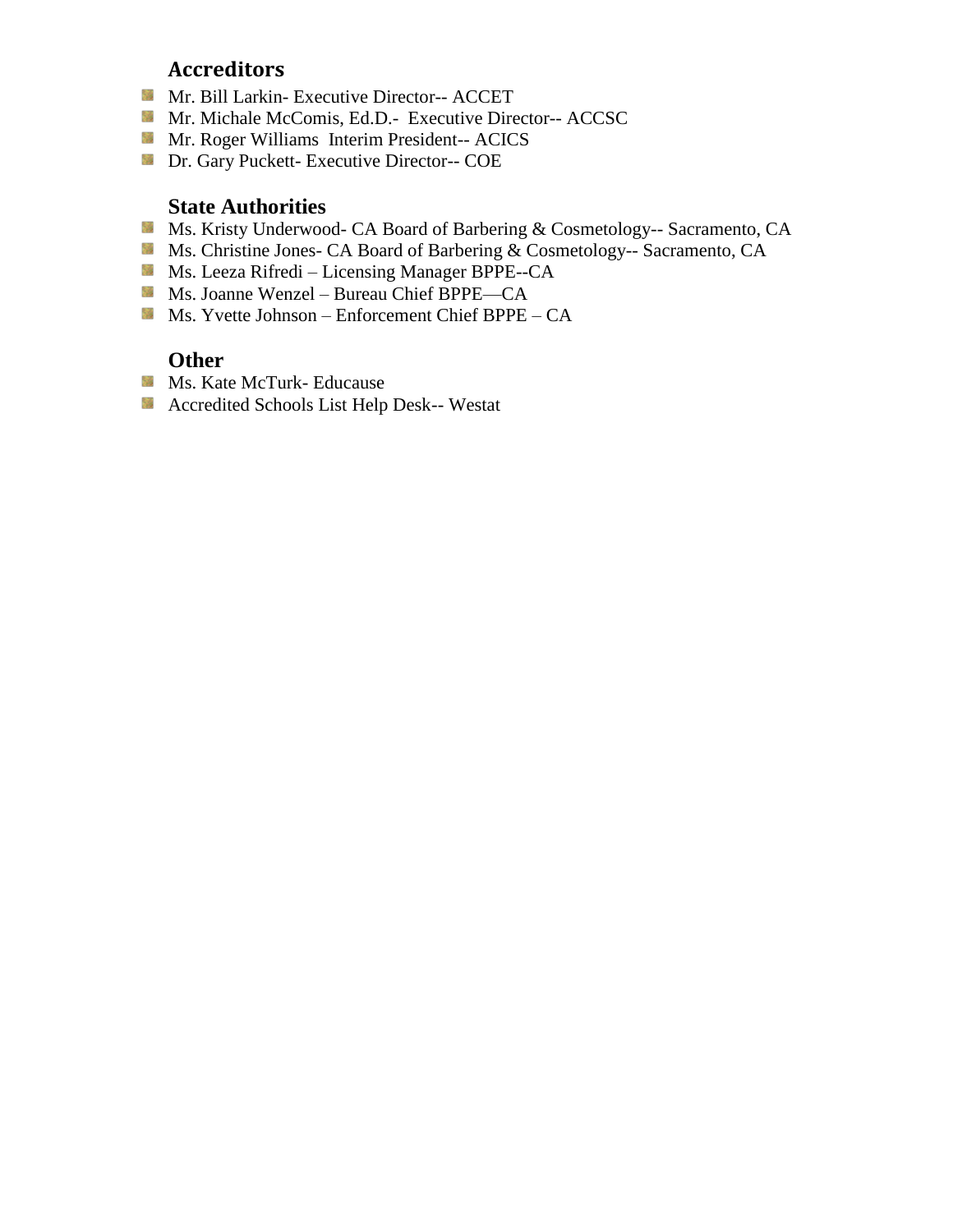

# **Notice of Commission Action: Relinquishment of Accreditation**

**Pursuant to Section 8.13 of NACCAS'** *Rules of Practice and Procedure***, an accredited institution (1) shall be deemed to have relinquished its accreditation if it fails to respond to a "show cause" order relating to certain institutional changes, or if the response to such a "show cause" order does not warrant another action and (2) may voluntarily relinquish its accreditation at any time by written notice to NACCAS.**

Case Management Team – Atlanta

January 13, 2017

**Relinquishment of Accreditation**

420 Belfont Street Russell, KY 41169 **Ref. #027045-00**

1220 Greenup Avenue Ashland, KY 41101 **Ref. #B27045-02**

#### **Note:**

Reason for Relinquishment

Voluntary Relinquishment of Accreditation – (Rules Section 8.13 (a))

**To The Following:**

#### **United States Department of Education**

Ms. Kathleen Hochhalter- Special Assistant-- Administrative Actions & Appeals Division

Bellefonte Academy of Beauty Effective Date: January 13, 2017

Bellefonte Academy of Beauty Effective Date: January 13, 2017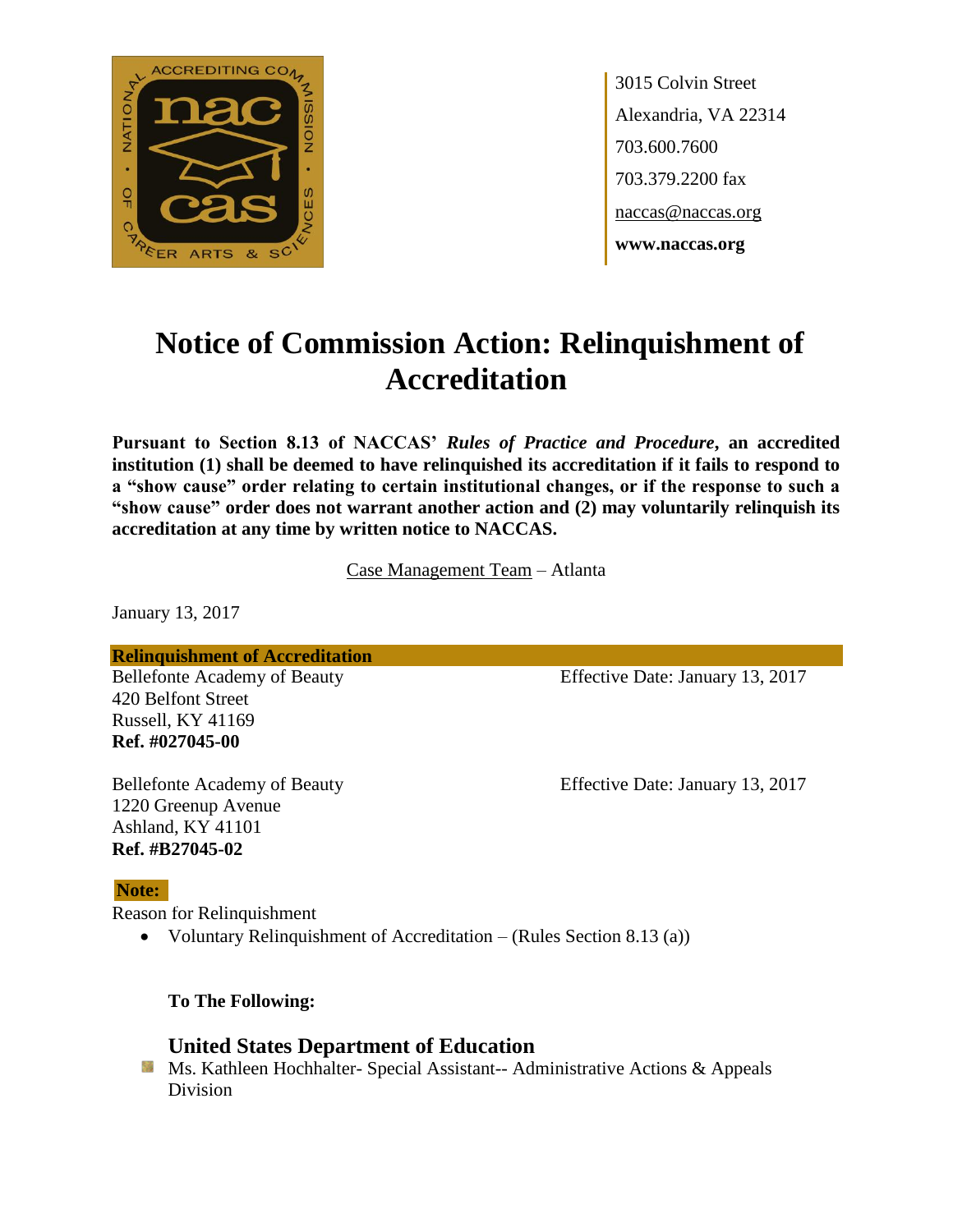- **Ms.** Susan Crim-Director-- Administrative Actions  $\&$  Appeals Division
- **Department of Education Accreditation Division- USDOE-- Washington, DC**
- Ms. Cathy Sheffield- Accreditation & State Liaison Office-- USDOE--- Washington, DC
- Ms. Rachael Shultz- Accreditation and State Liaison Office-- USDOE --- Washington, DC
- **Ms. Lauren Pope- Administrative Actions and Appeals Services Group-- Washington,** DC
- Mr. Christopher Miller- Team Leader-- School Participation Team--- Atlanta
- Ms. Vanessa Dillard Compliance Manager School Participation Team --- Atlanta

- Mr. Bill Larkin- Executive Director-- ACCET
- Mr. Michale McComis, Ed.D.- Executive Director-- ACCSC
- **Mr. Roger Williams Interim President-- ACICS**
- **Dr.** Gary Puckett- Executive Director-- COE

## **State Authorities**

Mr. Charles Lykins- KY Board of Hairdressers & Cosmetologists-- Frankfort, KY

- **Ms. Kate McTurk- Educause**
- **Accredited Schools List Help Desk-- Westat**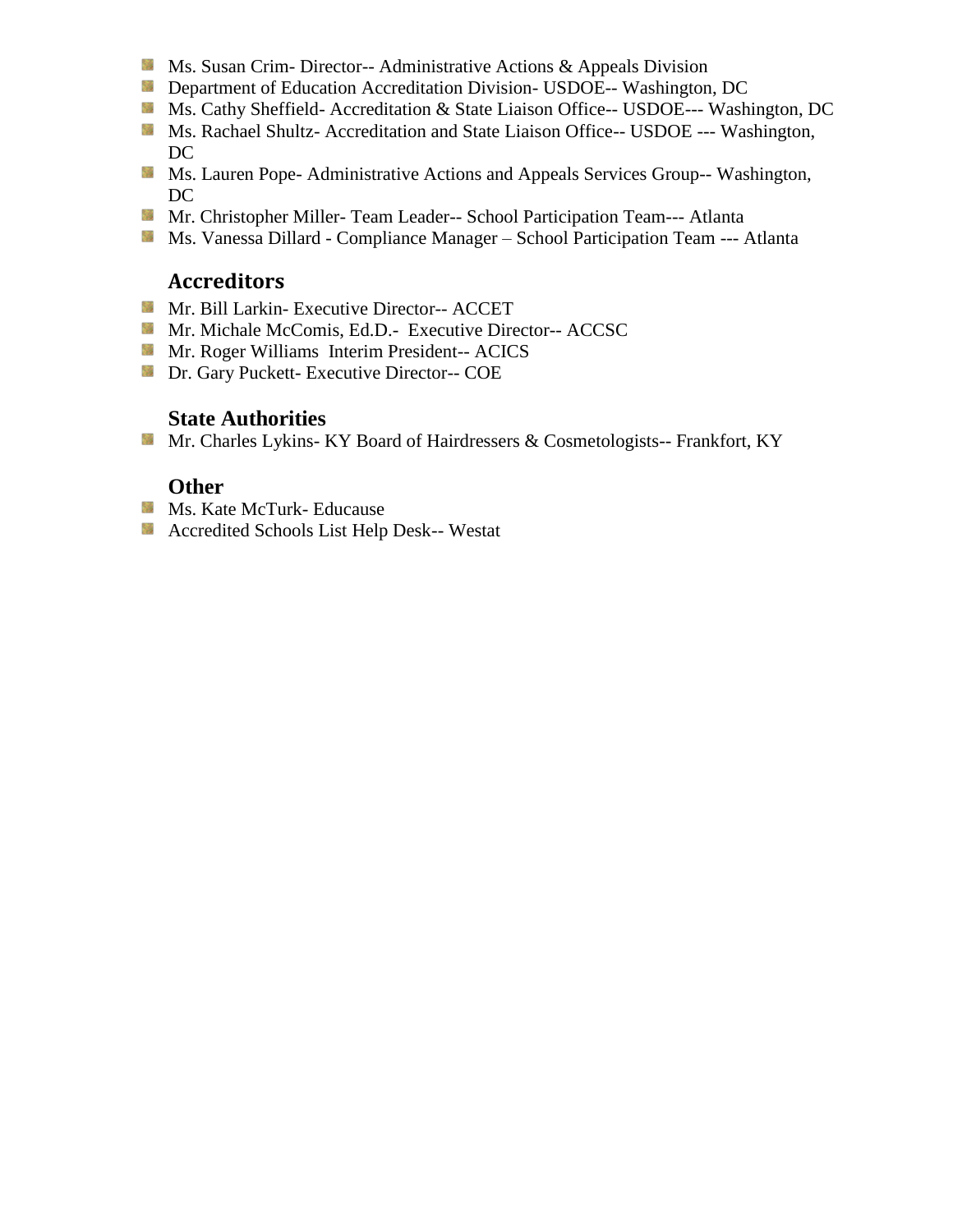

# **Notice of Commission Action: Relinquishment of Accreditation**

**Pursuant to Section 8.13 of NACCAS'** *Rules of Practice and Procedure***, an accredited institution (1) shall be deemed to have relinquished its accreditation if it fails to respond to a "show cause" order relating to certain institutional changes, or if the response to such a "show cause" order does not warrant another action and (2) may voluntarily relinquish its accreditation at any time by written notice to NACCAS.**

Case Management Team – San Francisco

January 13, 2017

**Relinquishment of Accreditation** All American Barber Academy L.P. Effective Date: January 13, 2017 5834 North 43rd Avenue Glendale, AZ 85301 **Ref. #012070-00**

#### **Note:**

Reason for Relinquishment

Voluntary Relinquishment of Accreditation – (Rules Section 8.13 (a))

#### **To The Following:**

- **Ms. Kathleen Hochhalter- Special Assistant-- Administrative Actions & Appeals** Division
- **Ms. Susan Crim- Director-- Administrative Actions & Appeals Division**
- **Department of Education Accreditation Division- USDOE-- Washington, DC**
- Ms. Cathy Sheffield- Accreditation & State Liaison Office-- USDOE--- Washington, DC
- **MS. Rachael Shultz- Accreditation and State Liaison Office-- USDOE --- Washington,** DC